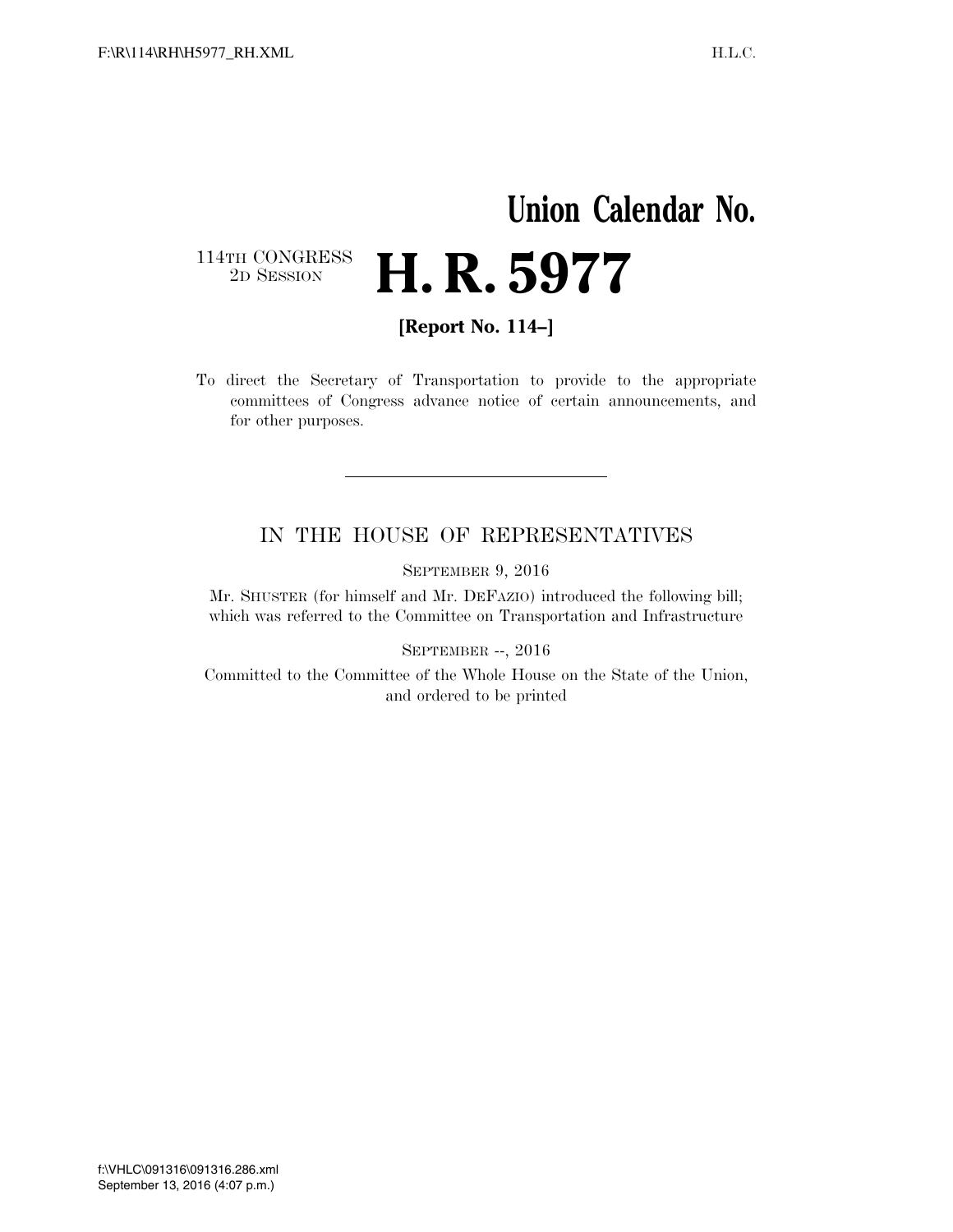## **A BILL**

To direct the Secretary of Transportation to provide to the appropriate committees of Congress advance notice of certain announcements, and for other purposes.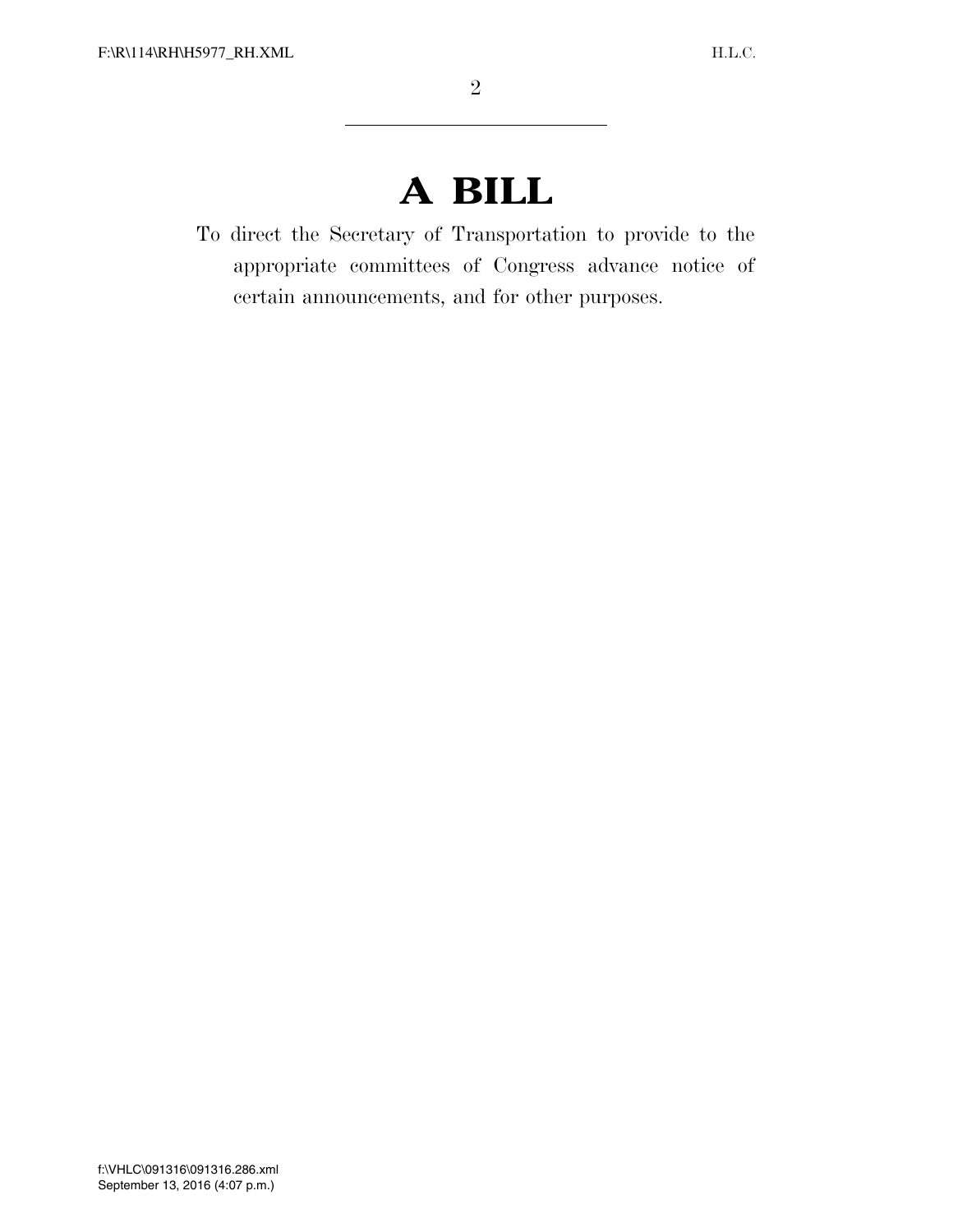*Be it enacted by the Senate and House of Representa- tives of the United States of America in Congress assembled,*  **SECTION 1. CONGRESSIONAL NOTIFICATION REQUIRE-MENTS.** 

 (a) IN GENERAL.—Except as provided in subsection (b) or as expressly provided in another provision of law, the Secretary of Transportation shall provide to the appro- priate committees of Congress notice of an announcement concerning a covered project at least 3 full business days before the announcement is made by the Department of Transportation.

 (b) EMERGENCY PROGRAM.—With respect to an allo- cation of funds under section 125 of title 23, United States Code, the Secretary shall provide to the Committee on Transportation and Infrastructure of the House of Representatives and the Committee on Environment and Public Works of the Senate notice of the allocation—

 (1) at least 3 full business days before the issuance of the allocation; or

 (2) concurrently with the issuance of the alloca-21 tion, if the allocation is made using the quick release process of the Department (or any successor proc-ess).

## **SEC. 2. DEFINITIONS.**

In this Act, the following definitions apply: